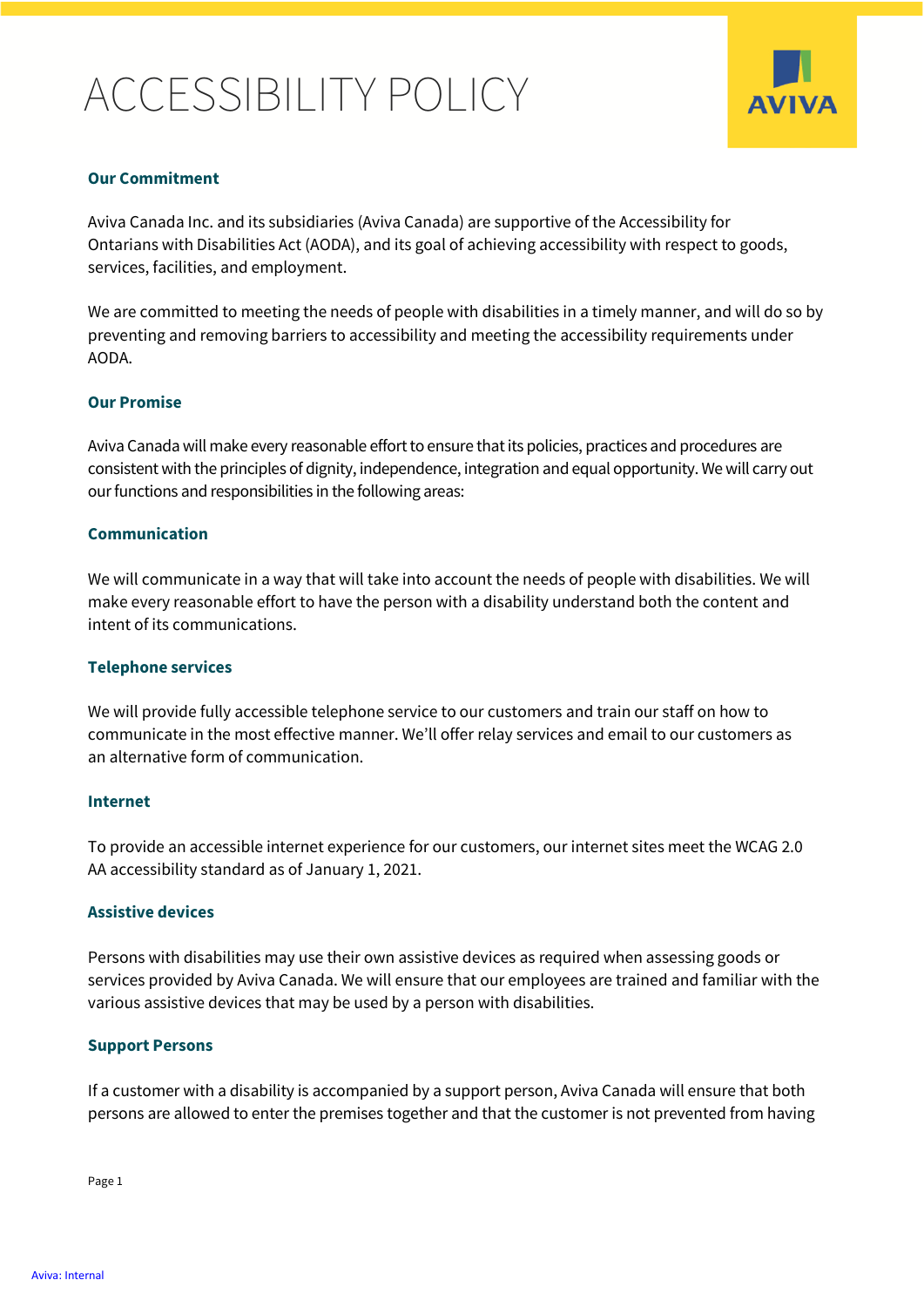access to the support person. It may be necessary for support persons to provide documentation for customer privacy purposes.

## **Guide Dogs, Service Dogs and Service Animals**

Customers with a disability that require a guide dog, service dog and service animal, (service animals) will be allowed access to Aviva Canada premises that are open to the public unless otherwise excluded by law.

If a service animal is excluded by law (*Food Safety and Quality Act 2001, ON, The Health Protection and Promotion Act, Dog Owners' Liability Act, Ontario*) Aviva Canada will offer alternative option(s) to enable the person with a disability to access goods or services..

# **Notice of Temporary Disruption**

In the event of a planned or unexpected disruption to services or facilities for customers with disabilities, Aviva Canada will notify customers promptly. The clearly posted notice will include information about the reason for the disruption, its anticipated length of time, and a description of alternative facilities or service, if they are available. The notice will be placed on our Internet site, [www.aviva.ca](http://www.aviva.ca/) and at the appropriate public entrances and service counters on our premises

## **Accessible Emergency Information**

We will provide our customers with publicly available emergency information in an accessible format upon request. We will also provide employees with disabilities individualized emergency response information when necessary.

#### **Billing and Policy Documents**

We are committed to provide accessible billing and policy documents to our customers. For this reason, billing and policy documents will be alternatively provided in a format such as large print or Braille as required. We will answer any questions customers may have about the content of the billing and policy documentation in person, by telephone, relay service or email.

#### **Kiosks**

We will ensure that the needs of people with disabilities are considered by our employees when designing, implementing or acquiring any self service kiosks.

# **Training for staff**

Aviva Canada will provide training to employees on Ontario's accessibility laws and on the Human Rights Code as it relates to people with disabilities as required under the Ontario Integrated Accessibility Standards Regulation. Training will be provided in a way that best suits the duties of the employees.

Accessible customer service training will be provided to:

employees and volunteers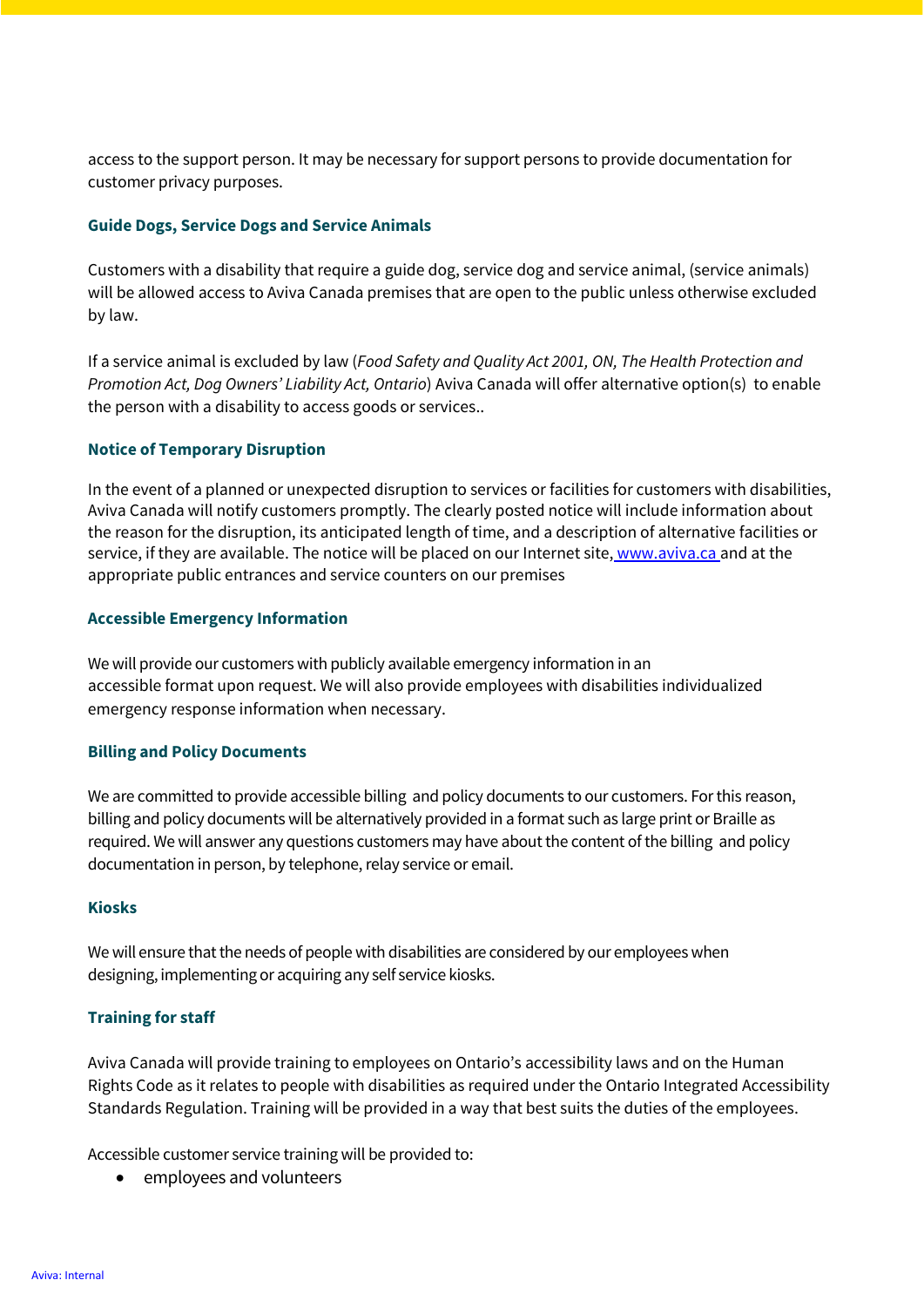- those involved in developing our policies
- those who provide goods, services, or facilities to customers on our behalf to customers.

Employees will complete accessible customer service training as part of the orientation program within 30 days from start of employment.

## **Training will include:**

- purpose of the Accessibility for Ontarians with Disabilities Act, 2005 and the requirements of the customer service standard
- Aviva Canada policies related to the customer service standard
- how to interact and communicate with people with various types of disabilities
- how to interact with people with disabilities who use an assistive device or require the assistance of a service animal or a support person
- what to do if a person with a disability is having difficulty in accessing goods, services or facilities

Where there has been a material change made to legislation or to our accessibility policies, employees will receive further training.

## **Multi-Year Accessibility Plan**

Aviva Canada will establish a multi-year accessibility plan to outline the policies and actions that it will put into place. This plan will be updated regularly and at least once every 5 years.

We will provide our Multi-Year Accessibility plan in an accessible format upon request.

# **Feedback process**

Our ultimate goal is to meet and surpass expectations while serving persons with disabilities. Comments on our services regarding how well those expectations are being met are welcome and appreciated.

Feedback regarding the way Aviva Canada provides goods or services to people with disabilities can be made by contacting the Office of the Ombudsman at:

#### **Aviva Canada Inc.**

10 Aviva Way, Suite 100 Markham, Ontario L6G 0G1 [ombuds.ca@aviva.com](mailto:ombuds.ca@aviva.com)  Toll free: 1-877-689-3634 Fax: 416-615-4239

Or by completing the online feedback form found o[n www.aviva.ca w](http://www.aviva.ca/)ebsite via the "Accessibility" link located at the bottom of the page.

Complaints will be addressed according to complaint categories already established in our company'[s](https://www.aviva.ca/en/footer/ombudsman/) [complaint management procedures.](https://www.aviva.ca/en/footer/ombudsman/)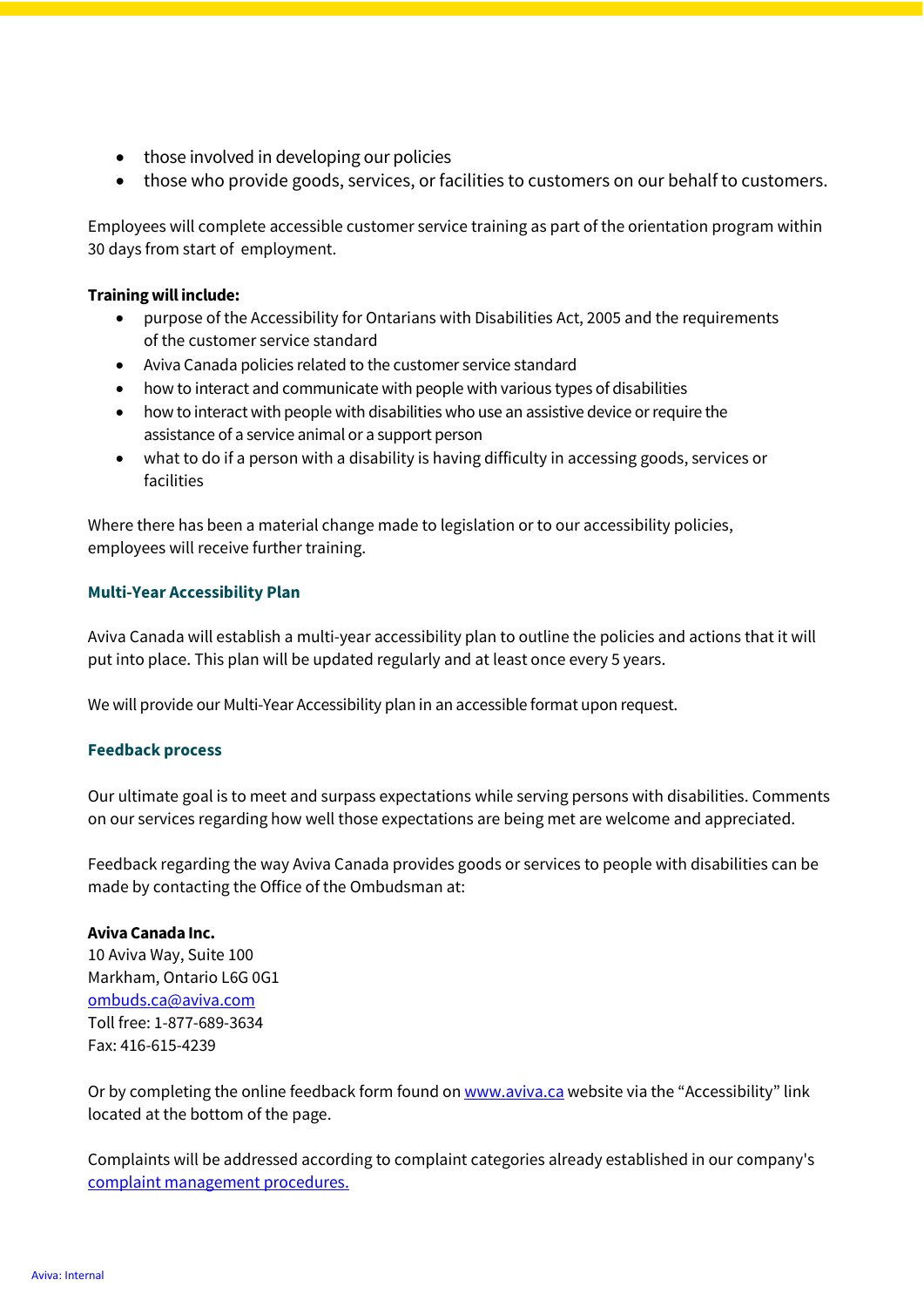Anyone that provides formal feedback will receive acknowledgement of their feedback, along with any resulting actions based on concerns or complaints.

We will make sure our feedback process is accessible to people with disabilities by providing or arranging for accessible formats and communication supports, upon request.

## **Modifications to this or other policies**

We are committed to developing policies that respect and promote the dignity and independence of people with disabilities. Therefore, no changes will be made to this policy before considering the impact on people with disabilities. Any policy of Aviva Canada that does not respect and promote the dignity and independence of people with disabilities will be modified or removed.

# **Questions about this policy**

This policy exists to achieve service excellence to persons with disabilities. If anyone has a question about the policy, or if the purpose of a policy is not understood, an explanation should be provided by, or referred to, the Ombudsman of Aviva Canada.